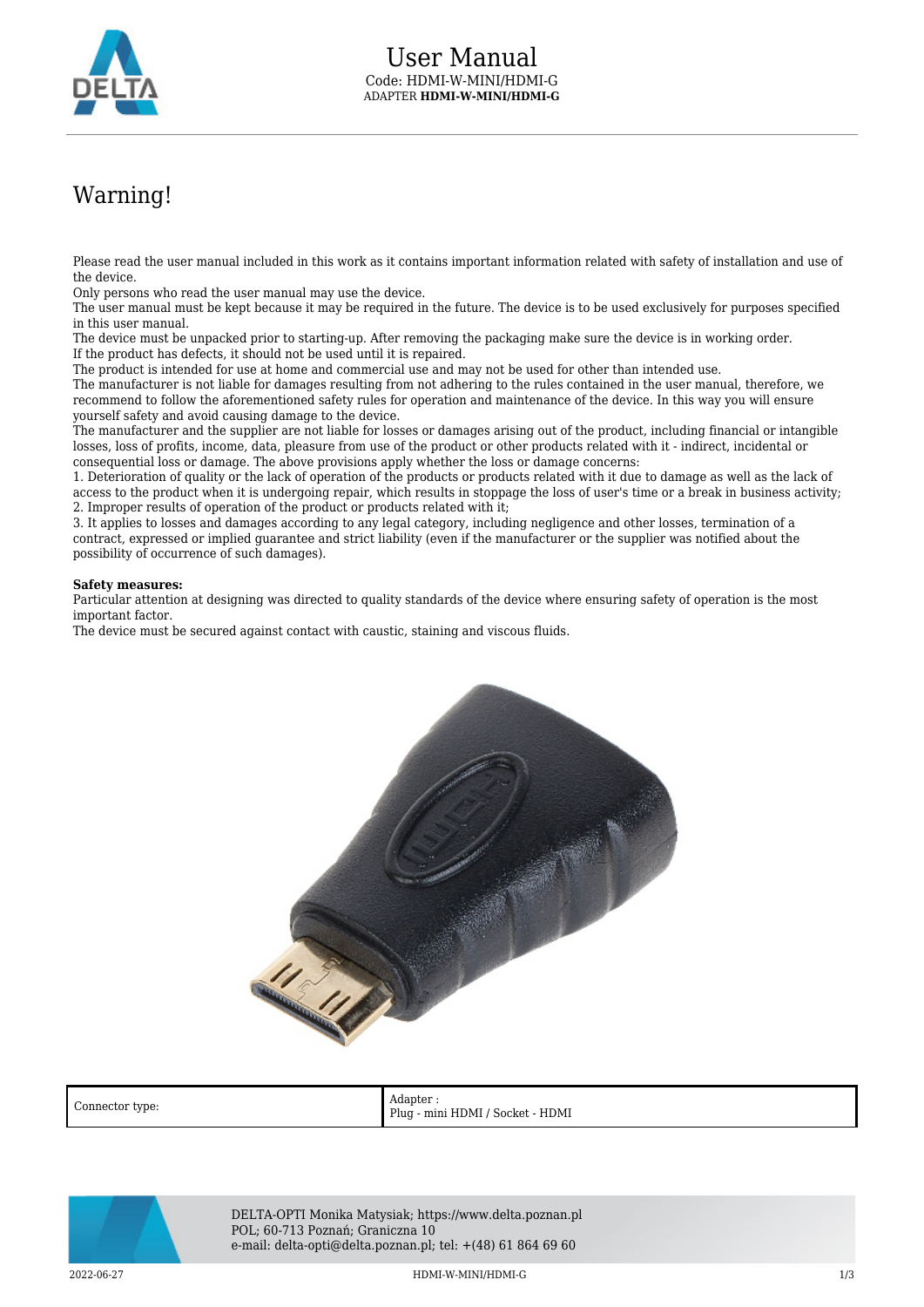

## User Manual Code: HDMI-W-MINI/HDMI-G ADAPTER **HDMI-W-MINI/HDMI-G**

| Material:      | Metal / PET                                              |
|----------------|----------------------------------------------------------|
| Main features: | • Very easy and quick assembly<br>• Corrosion resistance |
| Weight:        | $0.01$ kg                                                |
| Dimensions:    | 35 x 23 x 14 mm                                          |
| Guarantee:     | 2 years                                                  |





DELTA-OPTI Monika Matysiak; https://www.delta.poznan.pl POL; 60-713 Poznań; Graniczna 10 e-mail: delta-opti@delta.poznan.pl; tel: +(48) 61 864 69 60

2022-06-27 HDMI-W-MINI/HDMI-G 2/3